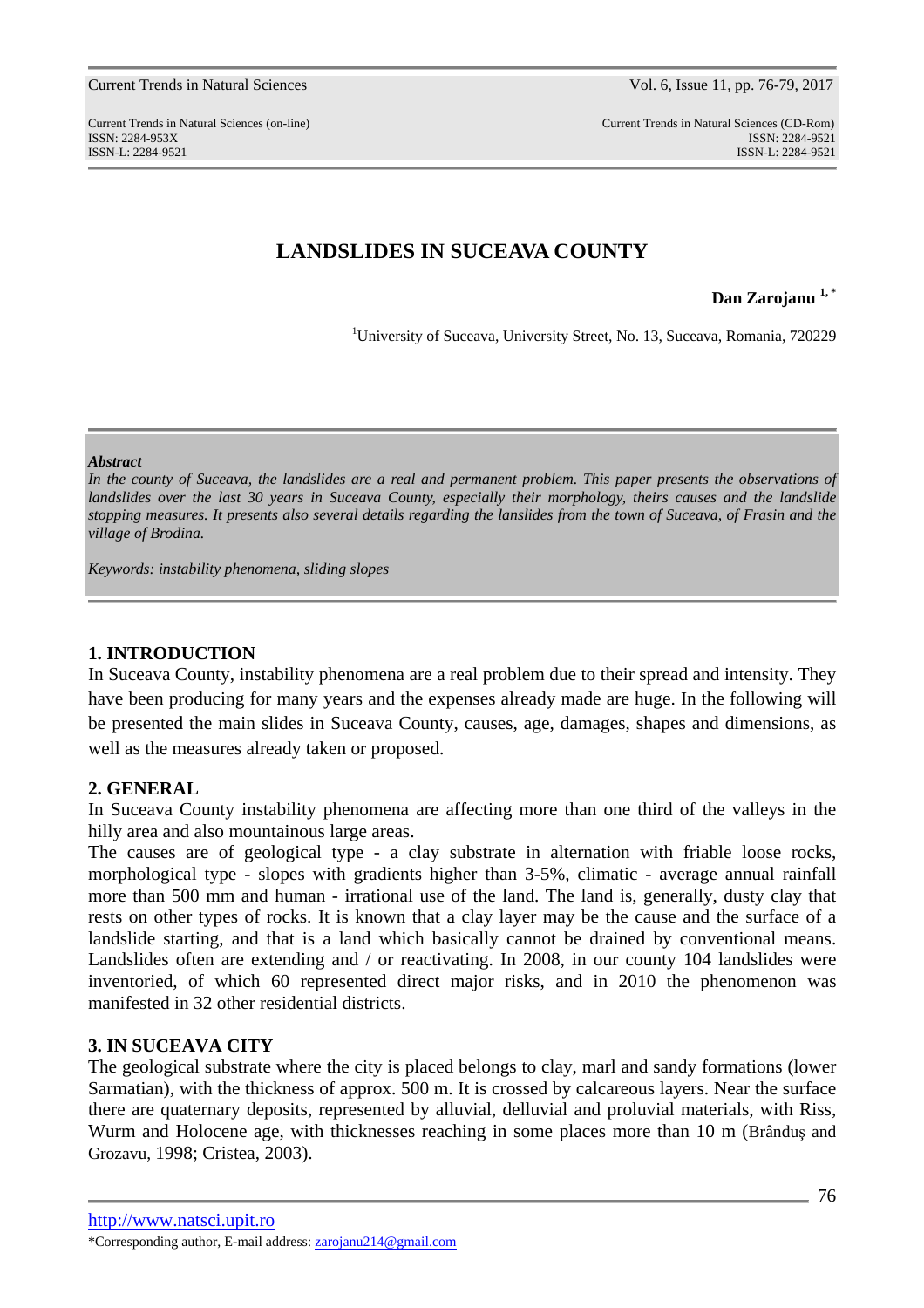ISSN-L: 2284-9521 ISSN-L: 2284-9521

The Suceava River is part of the first generation of valleys, with a consequent character, having in some places sectors with subsequence aspects (Cristea, 2003).

For Suceava city have been defined three areas of landslides.

A first sliding segment is located on the north-east slope of the city, the second area is on the northwest slope (platform of Suceava city) at whose base flows the Şcheia creek and a third perimeter is on the eastern side located to Suceava Fortress.

Since 2006 another land sliding was reactivated, on the Monastery Hill of Teodoreni, Burdujeni district, on the left side of the Suceava River.

# *3.1. Landslides on north - west slope of Suceava city*

The region is framed between Suceava and Şomuz rivers, on an upper terrace of Suceava River. The relief is accumulative type, of Pleistocene-Holocene age. The medium plateau of Suceava city is connected in steps to the upper plateau Zamca and to lower plates, the general fall being to the southeast. The plateau levels of the city can be assimilated to old terraces with generally horizontal surfaces, connected by gentle slopes (Grădinaru, 2008). On the slope and at its base we find also deposits of colluvial or proluvial origin, generally caused by gravity entrainment and their depositing. Mentioned formations are covered by a continuous layer of topsoil, with thicknesses between 0.60 and 1.20 m.

Lithological speaking, the land contains quaternary formations and volhinien formations. The volhinien formations are liable to clay and clay marl with sandy inclusions. In Sarmatian there appear more tiles levels of 0.30 ... 0.50 m thickness. In the sliding area, the quaternary layers came from Sarmatian formations alteration and have a similar loamy lithology. On the unaffected slope, it appears a clay dusty quaternary with loess origin.

The groundwater has a permanent character, with terrace flowing, and came from the water falling on the high plateau of Suceava city and which through infiltration get into terraces, draining then to the southwest. The phreatic layer is fed discontinuously, accumulating in fine deposits of the slope, in the sandy areas of quaternary clays or in sandy lenses located in the marl clay. An accumulation occurs also in less permeable rocks, but the water circulation and disposal from these is very slow.

The slipping is detrusive type and was started in 2004, as an extension of the detachment front from the northeast slope, in the Zamca Monastery area. In these conditions it was imposed a geotechnical study, but the slope consolidation works and the phenomenon halt have been delayed for lack of funds. There were streams of rainwaters and puddles on the slope, with runoff areas with chaotic trails, and mudflows were formed.

# *3.2. The N-E slope*

This slope is on the right bank of Suceava River, between Şcheia creek and Fortress creek, and it is, in terms of the current geomorphological processes intensity, one of the most active. The landslides, in various stages of evolution, occur over a length exceeding 2 km. In the past 50 years there have been made stabilization works, but the danger of new landslides is still high. The slope is a hillside where hard rocks alternate with the soft ones (a cuesta), type of relief which, it is known, favors the occurrence of slipping. Because of the topo-climatic conditions (northeast exposure) it was produced a more pronounced substrate wetting. These conditions, combined with a lithological substrate composed of clays loess, which is based on Sarmatian clays and sands, to which is added the Suceava River movement which caused the base slope digging, and the groundwater variation, all these favored the land slides. On one side of this slope, before 1918, there was a railroad that was abandoned and it is believed that the infrastructure works, including the water collection and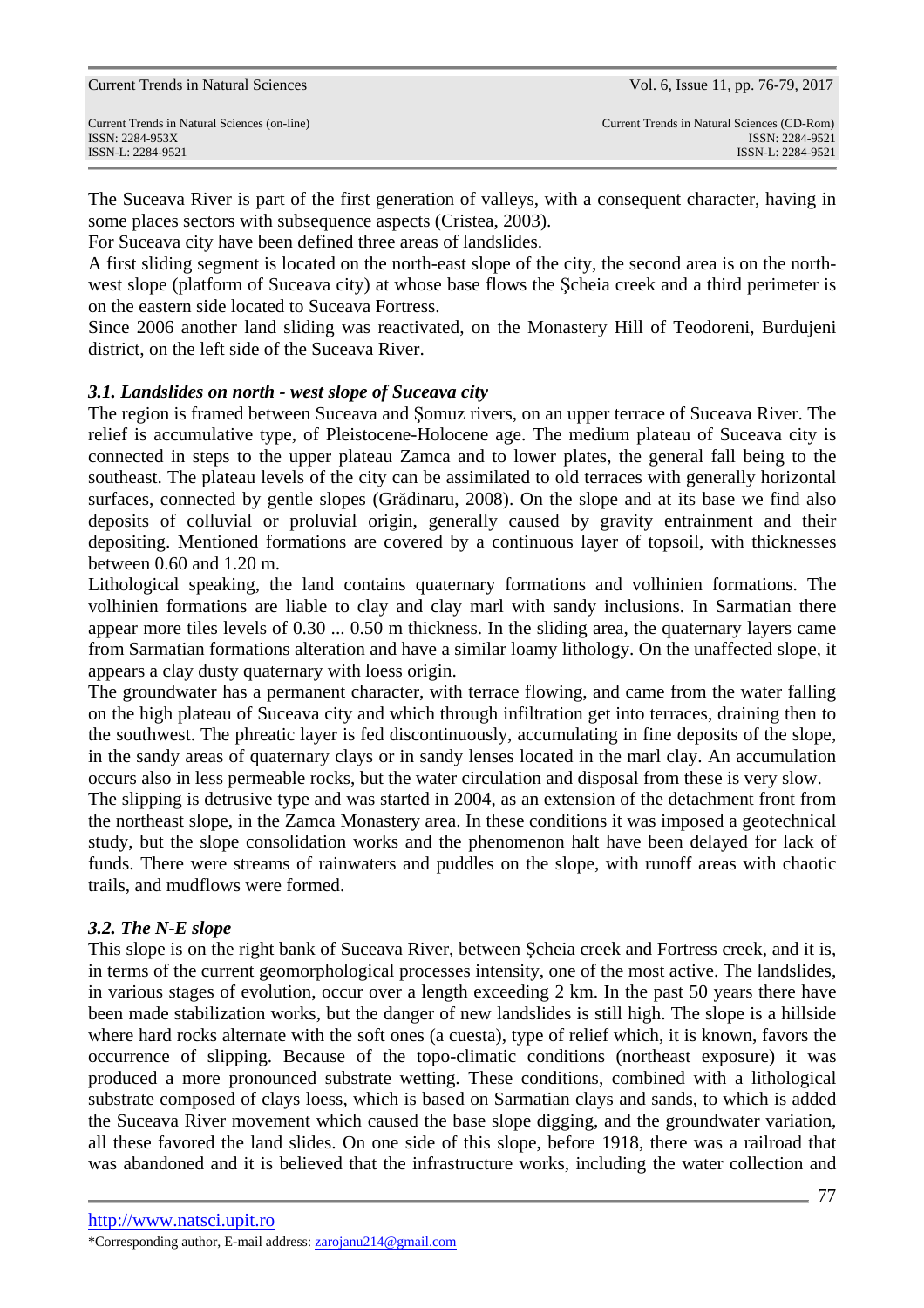|  |  | <b>Current Trends in Natural Sciences</b> |
|--|--|-------------------------------------------|
|--|--|-------------------------------------------|

drainage of the slope were neglected in the years that followed. The morphology of the area consists of an alternation of slope secondary cornices of 2 to 10 m, with pseudo-terraces and mounds. Structurally speaking, the landslides are of insecvent and asecvent type (those occurring in delluvial), and as a way of producing it is believed that initially there were delapsiv type, so that now dominate the detrusive character (Hociung, 2009).

The area has been affected by repeated reactivations since 1939. Several drainage works have been executed, but the results were not fully satisfactory, because of cohesive soils predominance, resulting only free water drainage.

The triggering factor of the landslides recrudescence in 2001was the abundant precipitations, when took place the detachment of the plateau cornice and the displacement of a soil mass with a length of 70-80 m, thickness of 70 m and a maximum width of 7-8 m. The volume of moved material was about 10000  $m<sup>3</sup>$ . These slides affected the area of the upper level of Zamca plateau over a width of 100 - 150 m. In the period 1977 - 1978, the downstream area has been reinforced by deep drainage works (casings with radial vibro-drilled drains), supporting and vertical systematization works. The cornice resulting from recrudescence in 2001 has a height of  $7 - 8$  meters and a slope of about  $80^\circ$ -90<sup>0</sup>. The loess clays in which the phenomenon developed, are crossed by numerous cracks and there are affected by landslides, especially the northern sector, a process that contributes to the cornice withdrawal.

New stabilization works were executed in 2004 - 2006. Currently, the landslide is considered partially stabilized, but after the large amounts of rainfall in June-July 2010, the phenomenon was reactivated.

# **4. "ŞANDRU" LANDSLIDE IN BRODINA, 2002 – 2004**

The landslide is located in the mountainous area of Obcina Mare, on the left slope, called Sandru's Hill. The phenomenon was triggered on the right side of Brodina River, about 2 km from the confluence with Suceava River, in the torrential basin of Şandru creek, under 972m quota of the hill bearing the same name (Oprea, 2000).

In this area, Brodina valley, at the main riverbed and lower terraces level, has a width of approx. 250m and it presents, from the left slope, the base of which is installed the current minor riverbed, a succession of four terraced levels whose altitude is 2 - 4 m, meadow steps, frequently flooded, respectively 6 – 8m and 10m, slope steps. The last level is parasitized by the alluvial cone of creek mentioned above.

Structurally and petrographically, the area is part of Tarcău Unit western facies, which is characterized by a complex fold - scales tectonic structure, nested and discharged to the northeast, highlighted by a Hogback relief.

The slipped material represents an old delluvial, with 4 – 6m thickness, composed of a clay matrix, which includes rough sandstone blocks. Due to the current occurrence, on the right side of the landslide, of the rock "in situ" (green marls) and of some tiles blocks with 20 – 30cm thickness, fresh crack, unaltered, caught in the sliding body, it can be assumed that the sliding affected the rock over a thickness of 2 m.

Brodina Valley has a course oriented from south to north, almost consequent to geological structure. The torrential affluent valley where we find the landslide has the flowing direction from east to west, oriented almost transversely to the geological structure.

In terms of hydrogeology, in the area is separated the continuously phreatic water, stuck in the permeable and semipermeable alluvial deposits from the base terraces, which continues with the